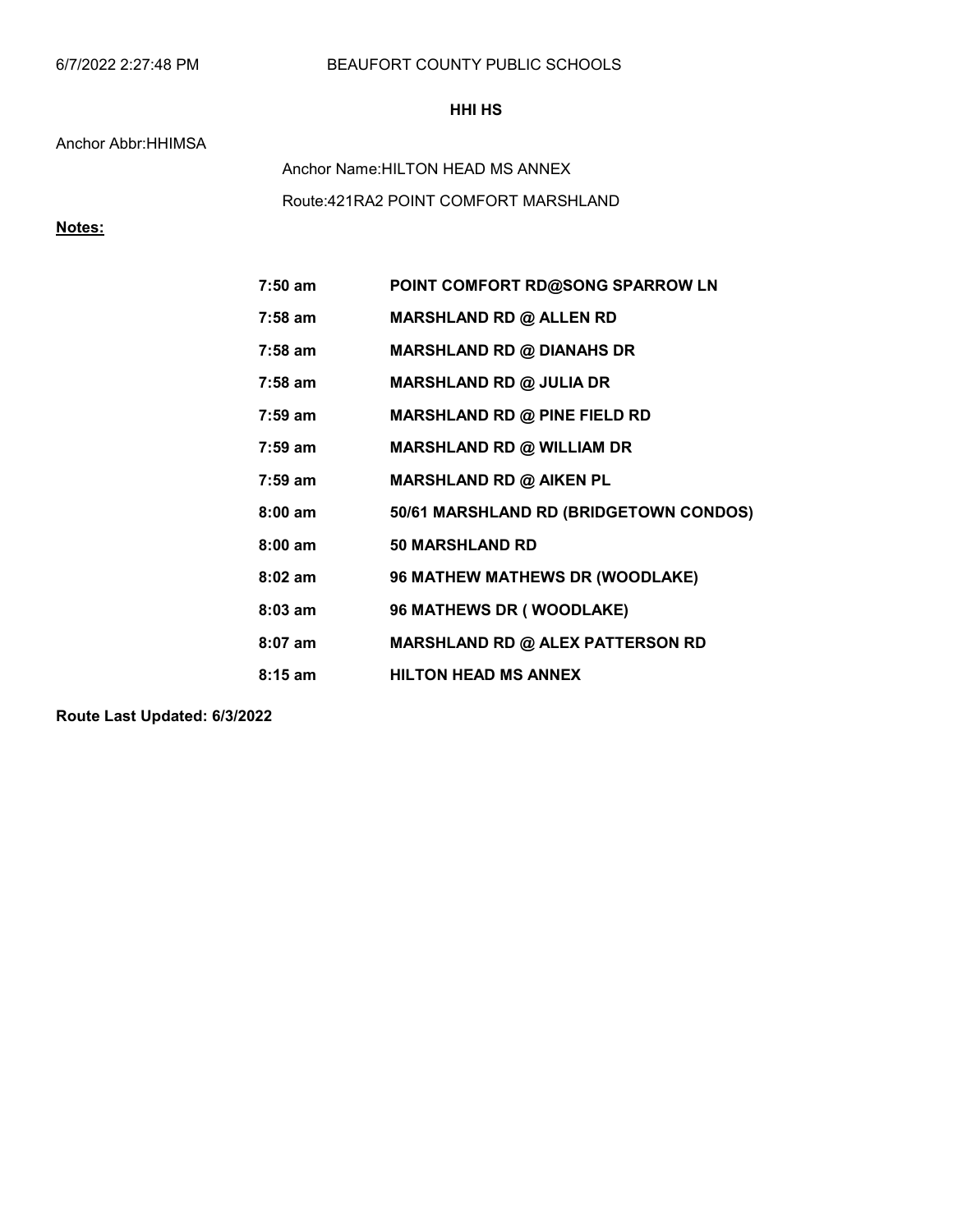### HHI HS

#### Anchor Abbr:HHH

Route:421RP3 POINT COMFORT MARSHLAND Anchor Name:HILTON HEAD ISLAND HIGH SCHOOL

# Notes:

|                                               | 12:40 pm          | <b>HILTON HEAD ISLAND HIGH SCHOOL</b>   |
|-----------------------------------------------|-------------------|-----------------------------------------|
| >> WAIT UNTIL 12:45 PM (IDLE FOR 5 MINUTES)<< | $12:45$ pm        | <b>HILTON HEAD ISLAND HIGH SCHOOL</b>   |
|                                               | $12:56$ pm        | POINT COMFORT RD @ SONG SPARROW LN      |
|                                               | 1:04 pm           | <b>MARSHLAND RD @ ALLEN RD</b>          |
|                                               | $1:04 \text{ pm}$ | <b>MARSHLAND RD @ DIANAHS DR</b>        |
|                                               | $1:04$ pm         | <b>MARSHLAND RD @ JULIA DR</b>          |
|                                               | $1:05$ pm         | MARSHLAND RD @ PINE FIELD RD            |
|                                               | $1:05$ pm         | <b>MARSHLAND RD @ WILLIAM DR</b>        |
|                                               | 1:05 pm           | <b>MARSHLAND RD @ AIKEN PL</b>          |
|                                               | $1:06$ pm         | 50/61 MARSHLAND RD (BRIDGETOWN CONDOS)  |
|                                               | $1:06$ pm         | <b>50 MARSHLAND RD</b>                  |
|                                               | $1:09$ pm         | 96 MATHEWS DR (WOODLAKE)                |
|                                               | $1:11$ pm         | 96 MATHEWS DR (WOODLAKE)                |
|                                               | 1:11 pm           | 96 MATHEW MATHEWS DR (WOODLAKE)         |
|                                               | $1:12 \text{ pm}$ | <b>21 MARSHLAND RD</b>                  |
|                                               | 1:12 $pm$         | <b>MARSHLAND RD @ ALEX PATTERSON RD</b> |
|                                               | $1:13$ pm         | <b>MARSHLAND RD @ BRINSON HILL DR</b>   |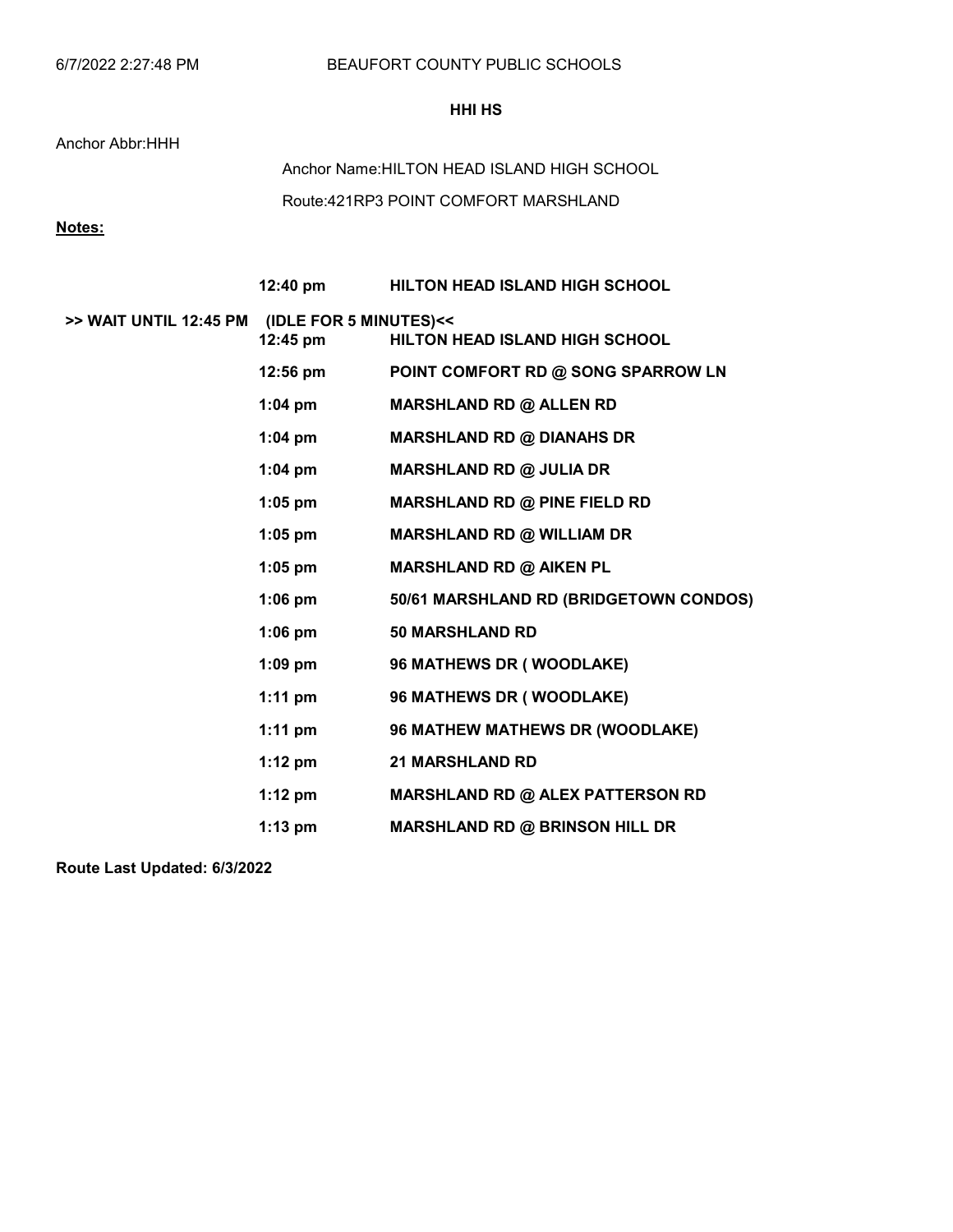# BEAUFORT COUNTY PUBLIC SCHOOLS

### HHI HS

#### Anchor Abbr:HHIMSA

Route:422RA2 SQUIRE POPE HHP Anchor Name:HILTON HEAD MS ANNEX

# Notes:

| $7:32$ am | <b>SQUIRE POPE MOBILE HOME PARK</b>           |
|-----------|-----------------------------------------------|
| 7:35 am   | <b>SEABROOK DR @ PALM VIEW DR</b>             |
| $7:42$ am | <b>BEAR CREEK DR @ DEERFIELD RD</b>           |
| $7:48$ am | <b>MYRTLE BANK RD @ PHEASANT RUN</b>          |
| $8:02$ am | WILD HORSE RD @ OLD WILD HORSE RD             |
| $8:03$ am | <b>30 OLD WILD HORSE RD</b>                   |
| $8:05$ am | SQUIRE POPE RD @ AMELIA CT                    |
| $8:06$ am | <b>SQUIRE POPE RD @ MURRAY AVE</b>            |
| $8:07$ am | SQUIRE POPE RD @ WRIGHT PL                    |
| $8:08$ am | SQUIRE POPE RD @ CEDAR WELLS APT/290 SQUIRE P |
| $8:15$ am | <b>HILTON HEAD MS ANNEX</b>                   |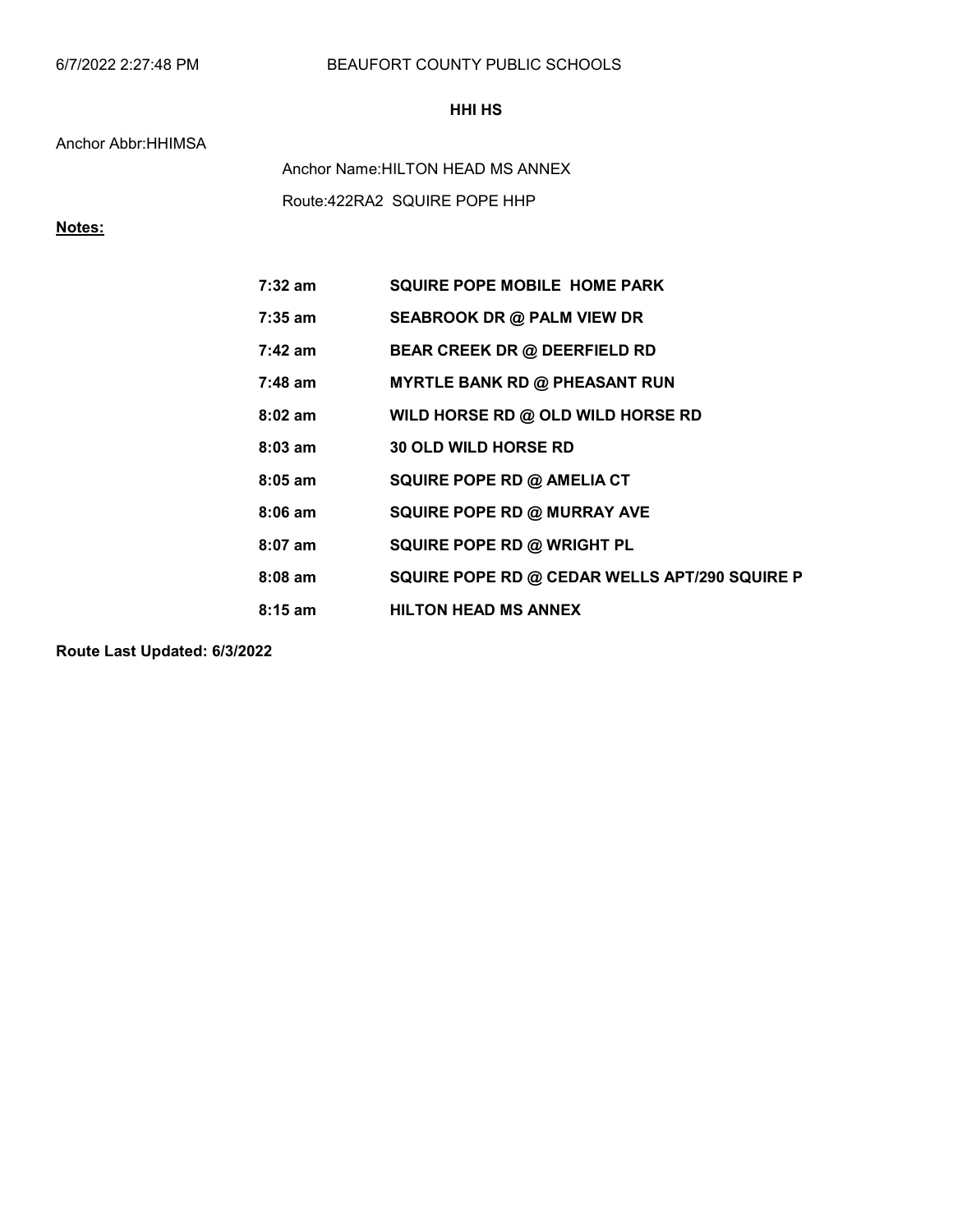#### HHI HS

Anchor Abbr:HHH

Route:422RP3 SQIRE POPE HHP Anchor Name:HILTON HEAD ISLAND HIGH SCHOOL

Notes:

|                        | $12:40 \text{ pm}$                           | <b>HILTON HEAD ISLAND HIGH SCHOOL</b>         |
|------------------------|----------------------------------------------|-----------------------------------------------|
| >> WAIT UNTIL 12:45 PM | (IDLE FOR 5 MINUTES)<<<br>$12:45 \text{ pm}$ | <b>HILTON HEAD ISLAND HIGH SCHOOL</b>         |
|                        | $12:51 \text{ pm}$                           | <b>SQUIRE POPE MOBILE HOME PARK</b>           |
|                        | $12:54 \text{ pm}$                           | SEABROOK DR @ PALM VIEW DR                    |
|                        | $1:01$ pm                                    | <b>BEAR CREEK DR @ DEERFIELD RD</b>           |
|                        | $1:07$ pm                                    | <b>MYRTLE BANK RD @ PHEASANT RUN</b>          |
|                        | $1:18$ pm                                    | SQUIRE POPE RD @ CEDAR WELLS APT/290 SQUIRE P |
|                        | $1:19$ pm                                    | SQUIRE POPE RD @ WRIGHT PL                    |
|                        | $1:20$ pm                                    | <b>SQUIRE POPE RD @ MURRAY AVE</b>            |
|                        | $1:21$ pm                                    | SQUIRE POPE RD @ AMELIA CT                    |
|                        | $1:23$ pm                                    | OLD WILD HORSE RD @ WILD HORSE RD             |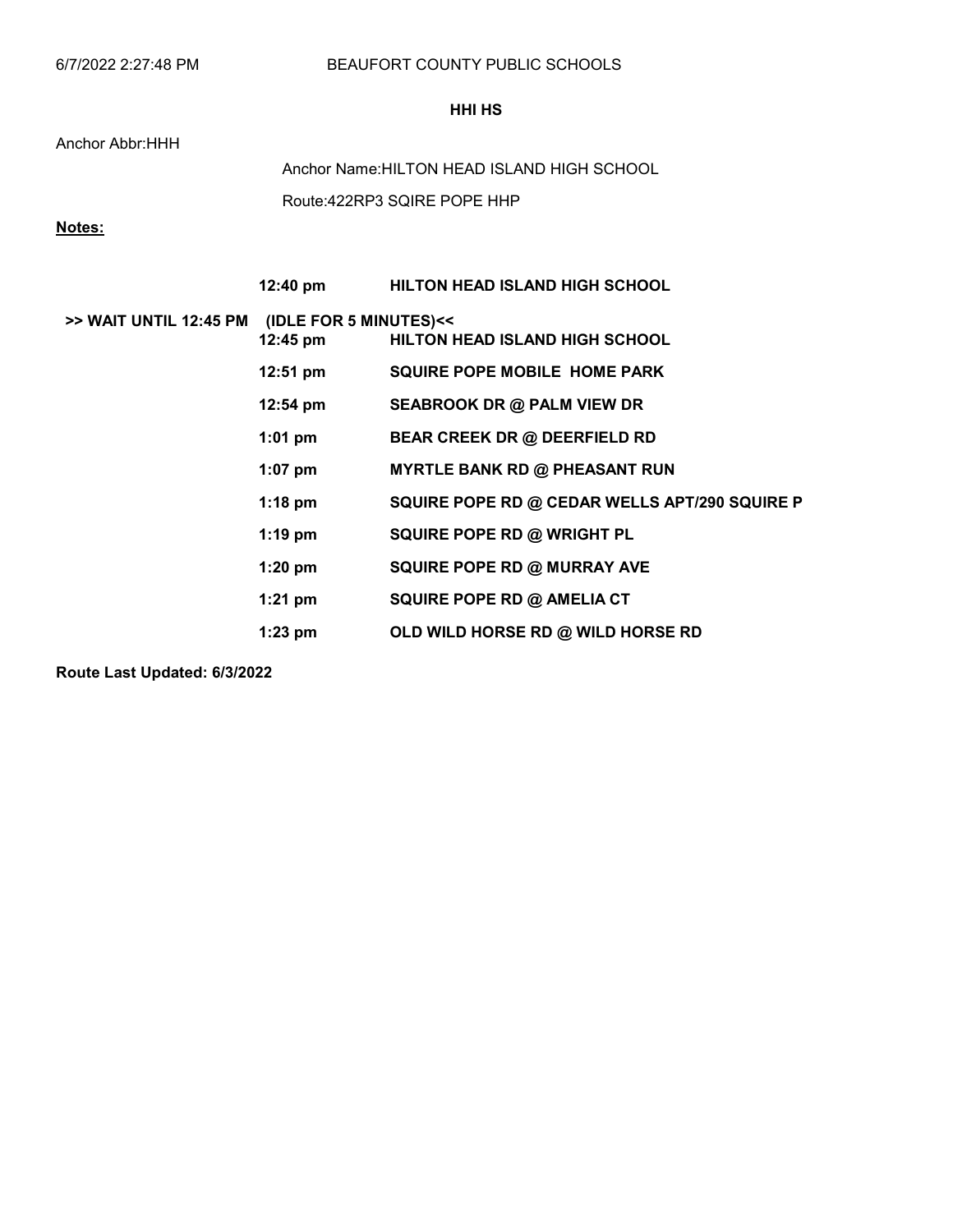# BEAUFORT COUNTY PUBLIC SCHOOLS

# HHI HS

#### Anchor Abbr:HHIMSA

Route:423RA2 MITCHEVILLE Anchor Name:HILTON HEAD MS ANNEX

# Notes:

| $7:43$ am         | 400 WILLIAM HILTON PKY (THE OAKS)      |
|-------------------|----------------------------------------|
| $7:43$ am         | 400 WILLIAM HILTON PKWY,               |
| $7:48$ am         | <b>LEDGENDS (UNION CEMETERY)</b>       |
| $7:49$ am         | 90 DILLON RD,                          |
| $7:51$ am         | <b>COTTON HOPE (155/156 DILLON RD)</b> |
| $7:52 \text{ am}$ | DILLON RD @ WILEY LN                   |
| $7:53 \text{ am}$ | 239 BEACH CITY RD (SPA)                |
| $7:57$ am         | <b>BAYGALL RD @ GREAT BARRACUDA LN</b> |
| $7:58$ am         | MITCHELLVILLE RD @ FISH HAUL RD        |
| $7:59$ am         | FISH HAUL RD @ ADELL LN                |
| $7:59$ am         | <b>FISH HAUL &amp; HORSE SUGAR</b>     |
| $8:09$ am         | <b>TABBY WALK (30 MATHEWS DRIVE)</b>   |
| $8:15$ am         | <b>HILTON HEAD MS ANNEX</b>            |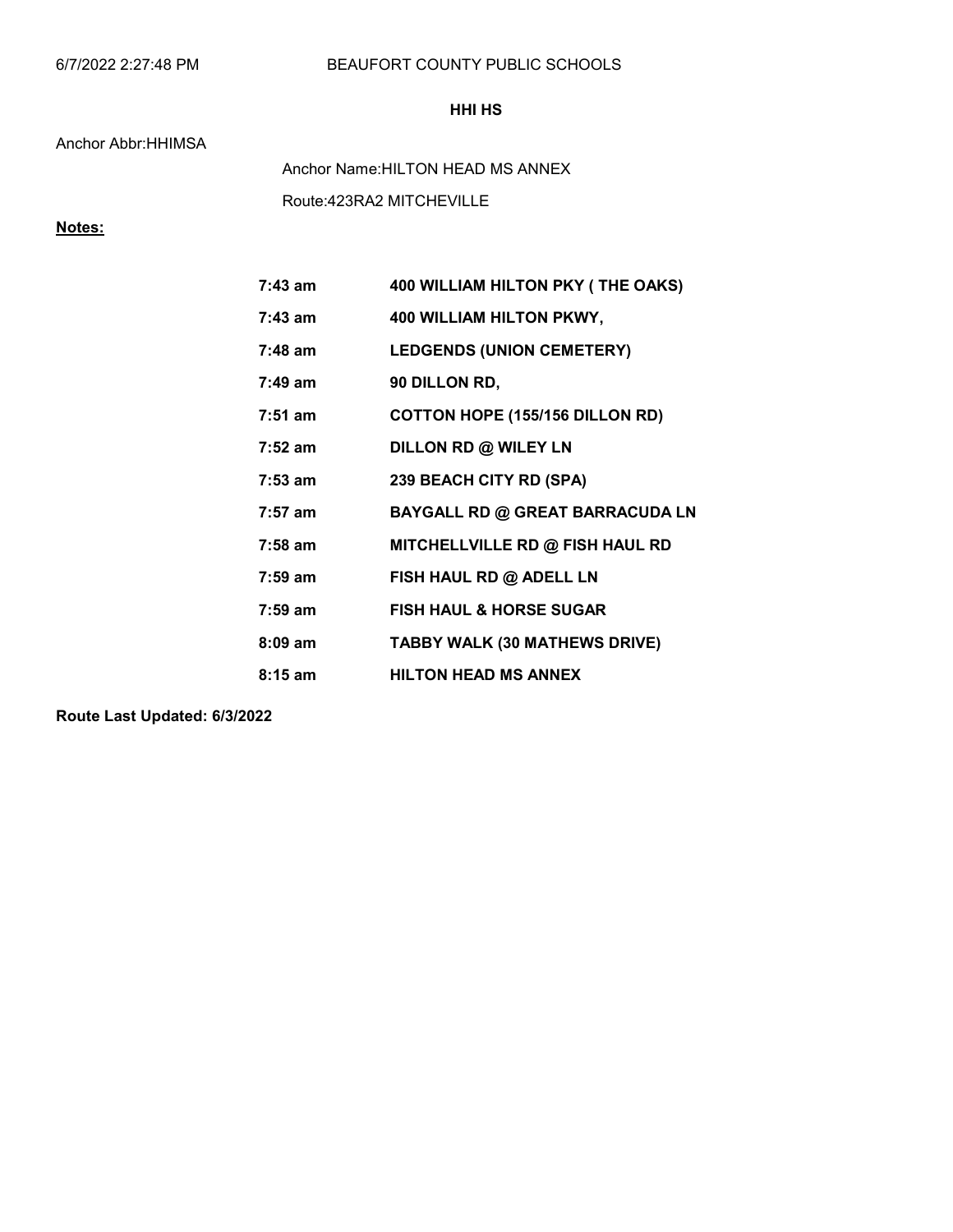### HHI HS

#### Anchor Abbr:HHH

Route:423RP3 OAKS MITCHELVILLE Anchor Name:HILTON HEAD ISLAND HIGH SCHOOL

# Notes:

|                                               | $12:40 \text{ pm}$ | <b>HILTON HEAD ISLAND HIGH SCHOOL</b>  |
|-----------------------------------------------|--------------------|----------------------------------------|
| >> WAIT UNTIL 12:45 PM (IDLE FOR 5 MINUTES)<< | $12:45 \text{ pm}$ | <b>HILTON HEAD ISLAND HIGH SCHOOL</b>  |
|                                               | 12:48 pm           | 400 WILLIAM HILTON PKY (THE OAKS)      |
|                                               | 12:48 pm           | 400 WILLIAM HILTON PKWY,               |
|                                               | 12:52 pm           | <b>LEDGENDS (UNION CEMETERY)</b>       |
|                                               | $12:53 \text{ pm}$ | 90 DILLON RD,                          |
|                                               | 12:55 pm           | <b>COTTON HOPE (155/156 DILLON RD)</b> |
|                                               | $12:56 \text{ pm}$ | DILLON RD @ WILEY LN                   |
|                                               | 12:57 pm           | 239 BEACH CITY RD (SPA)                |
|                                               | $1:01$ pm          | <b>BAYGALL RD @ GREAT BARRACUDA LN</b> |
|                                               | $1:02$ pm          | MITCHELLVILLE RD @ FISH HAUL RD        |
|                                               | $1:03$ pm          | FISH HAUL RD @ ADELL LN                |
|                                               | $1:03$ pm          | <b>FISH HAUL &amp; HORSE SUGAR</b>     |
|                                               | $1:13$ pm          | TABBY WALK (30 MATHEWS DRIVE)          |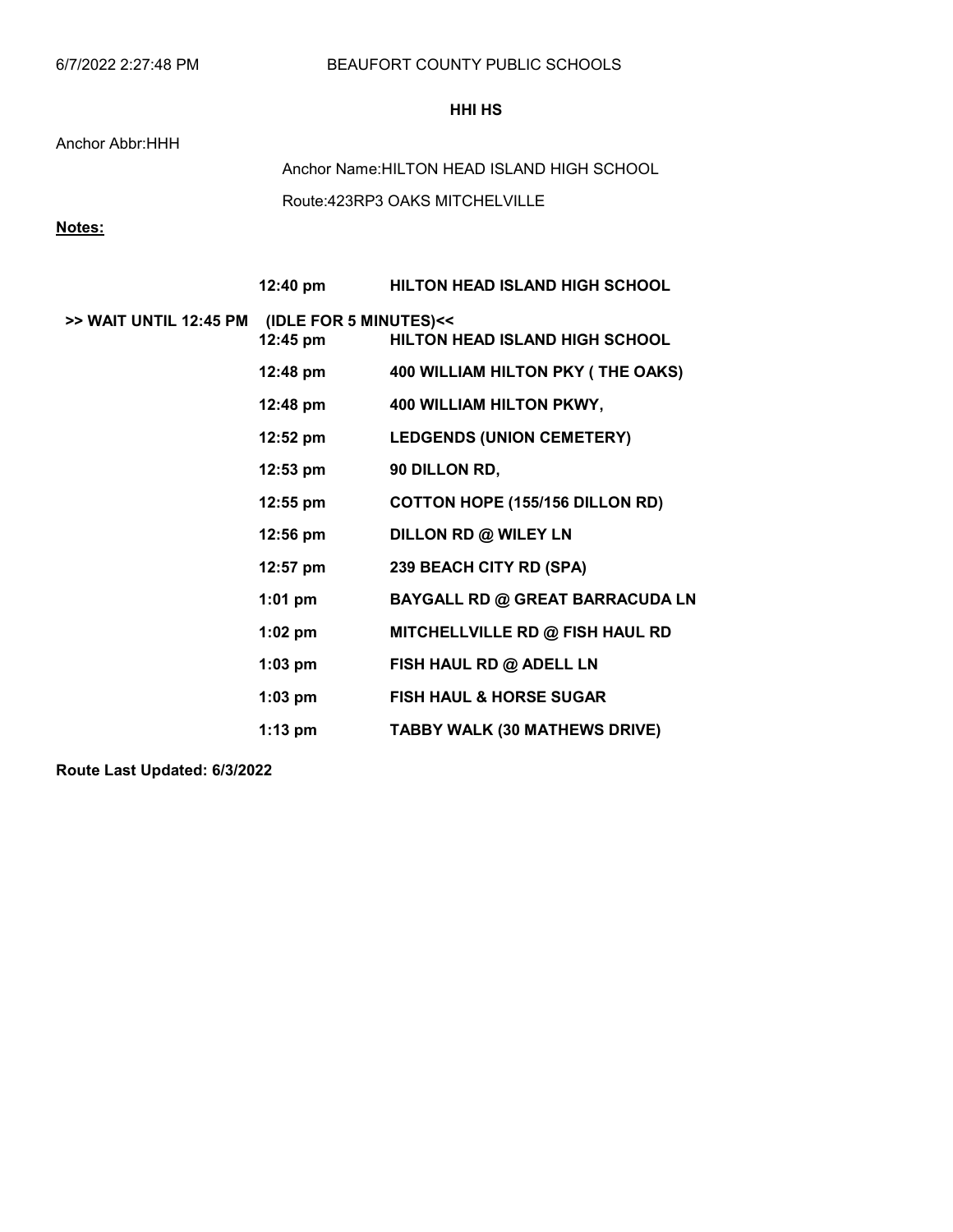# BEAUFORT COUNTY PUBLIC SCHOOLS

# HHI HS

#### Anchor Abbr:HHIMSA

Route:424RA2 CHIMNEY COVE Anchor Name:HILTON HEAD MS ANNEX

# Notes:

| $7:24$ am         | <b>603 WILLIAM HILTON PKWY</b>           |
|-------------------|------------------------------------------|
| $7:24 \text{ am}$ | 600 WILLIAM HILTON PKWY @ CANDY DOLL BLF |
| $7:27$ am         | YACHTCOVE@ JIB SAIL                      |
| $7:34$ am         | CLUB COURSE DR @ OTTER RD                |
| $7:42 \text{ am}$ | 104 CORDILLO PKY (CORDILLO CT)           |
| $7:47$ am         | S FOREST BEACH@FIRE THORN LN             |
| $7:48$ am         | 42 S FOREST BEACH (SEASCAPE APTS)        |
| $7:55$ am         | 839 WILLIAM HILTON PKWY (CHIMNEY COVE)   |
| $7:58$ am         | <b>663 WILLIAM HILTON PKWY</b>           |
| $8:00$ am         | <b>CASTNET DR @ BURKES BEACH RD</b>      |
| $8:04$ am         | <b>4 MOONSHELL RD</b>                    |
| $8:15$ am         | <b>HILTON HEAD MS ANNEX</b>              |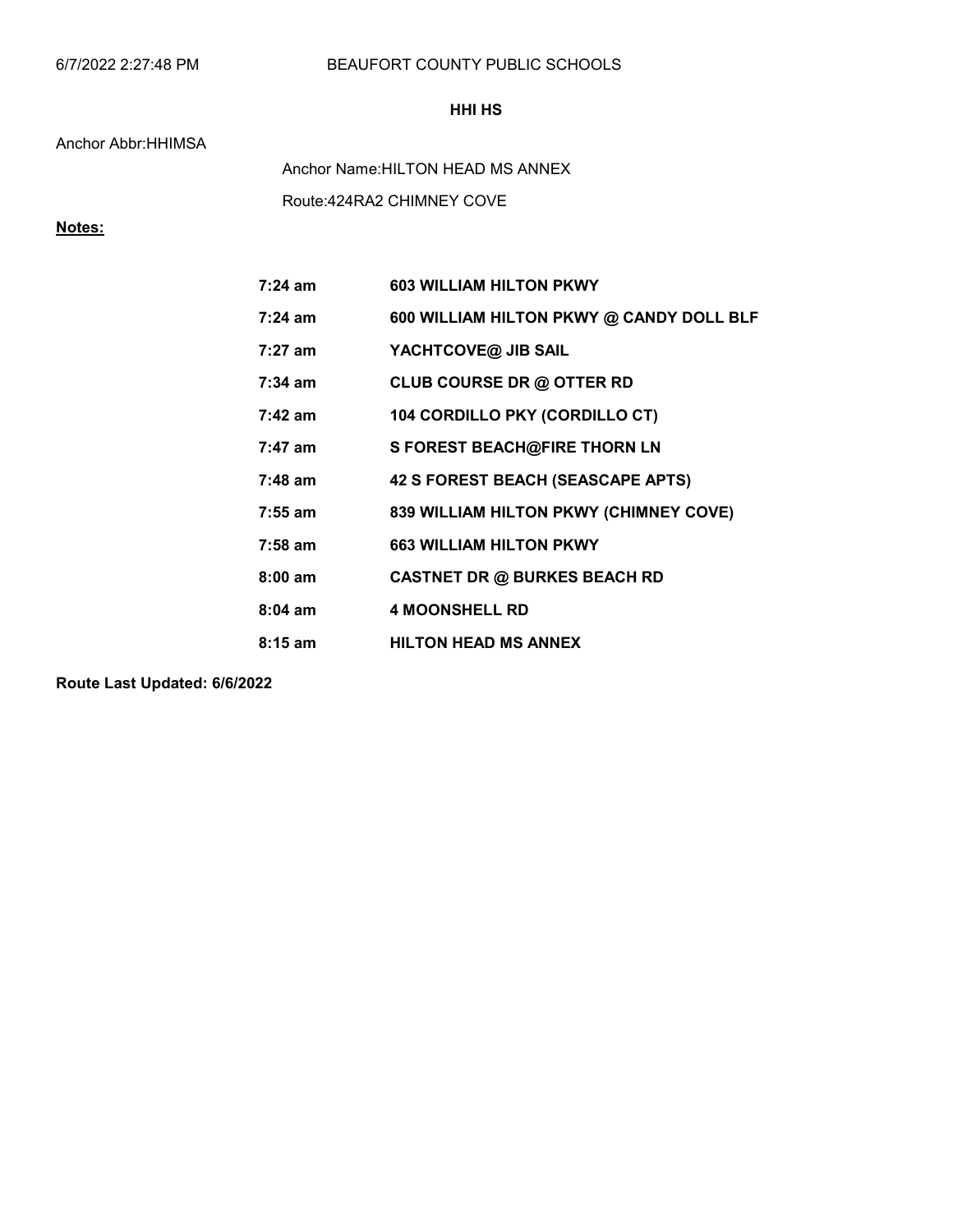### HHI HS

Anchor Abbr:HHH

Route:424RP3 YACHT COVE CORDILLO Anchor Name:HILTON HEAD ISLAND HIGH SCHOOL

Notes:

|                        | 12:40 pm                           | <b>HILTON HEAD ISLAND HIGH SCHOOL</b>    |
|------------------------|------------------------------------|------------------------------------------|
| >> WAIT UNTIL 12:45 PM | (IDLE FOR 5 MINUTES)<<<br>12:45 pm | <b>HILTON HEAD ISLAND HIGH SCHOOL</b>    |
|                        | $12:50 \text{ pm}$                 | 600 WILLIAM HILTON PKWY @ CANDY DOLL BLF |
|                        | $12:54 \text{ pm}$                 | YACHTCOVE@ JIB SAIL                      |
|                        | $1:02$ pm                          | <b>CLUB COURSE DR @ OTTER RD</b>         |
|                        | $1:10 \text{ pm}$                  | 104 CORDILLO PKY (CORDILLO CT)           |
|                        | $1:15$ pm                          | S FOREST BEACH@FIRE THORN LN             |
|                        | $1:23$ pm                          | 839 WILLIAM HILTON PKWY (CHIMNEY COVE)   |
|                        | $1:27$ pm                          | <b>CASTNET DR @ BURKES BEACH RD</b>      |
|                        | $1:31$ pm                          | <b>4 MOONSHELL RD</b>                    |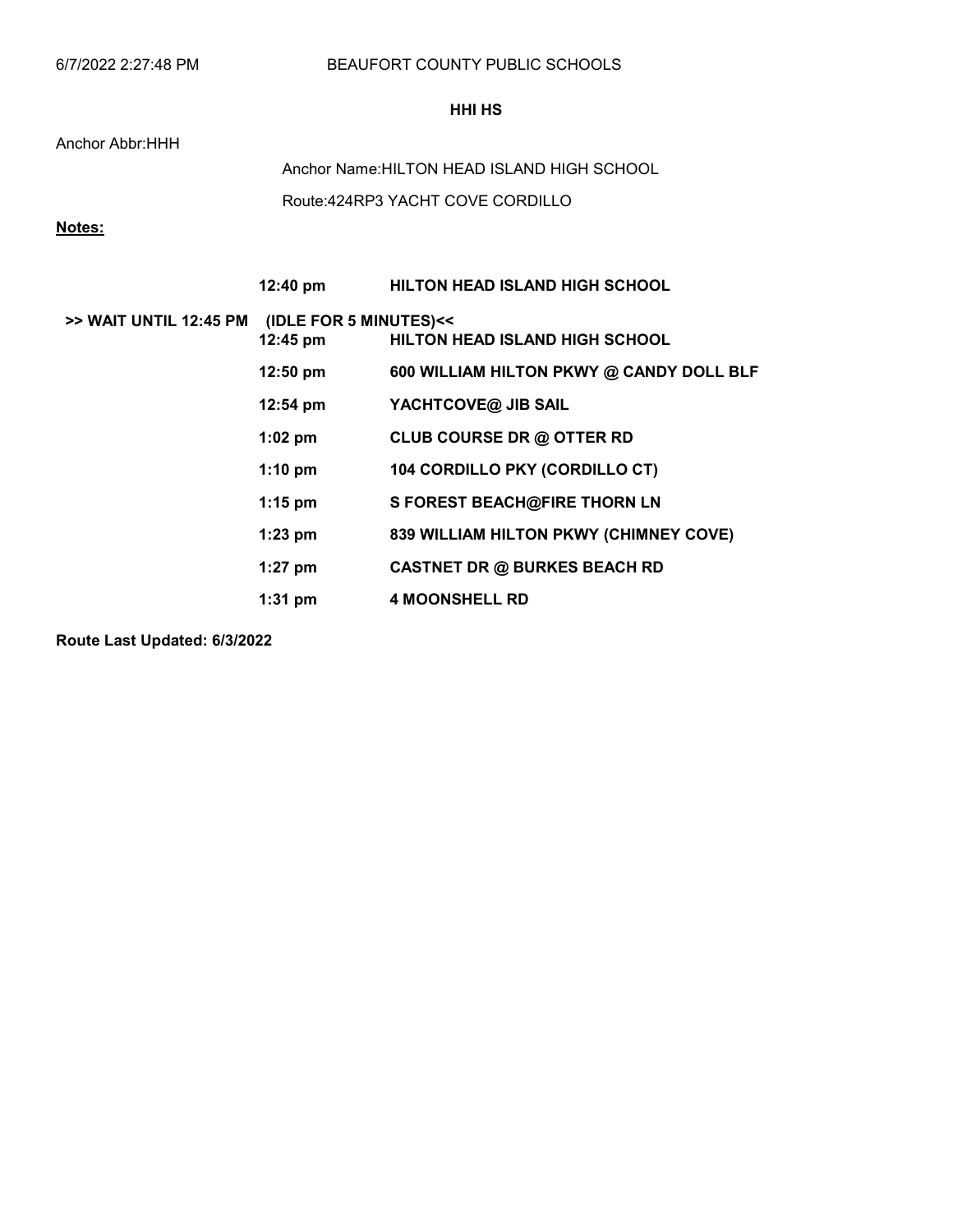# BEAUFORT COUNTY PUBLIC SCHOOLS

# HHI HS

### Anchor Abbr:HHIMSA

Route:425RA2 GUMTREE SPANISH WELLS Anchor Name:HILTON HEAD MS ANNEX

# Notes:

| $7:39$ am         | <b>GUM TREE RD@RHINER DR</b>              |
|-------------------|-------------------------------------------|
| 7:39 am           | KATIE MILLER DR @ CEASAR PL               |
| $7:43$ am         | GUM TREE RD @ FETTERBUSH DR               |
| $7:45$ am         | WILD HORSE RD @ SHAMROCK CIR              |
| $7:47$ am         | WILD HORSE RD @ FARMERS CLUB DR           |
| $7:47$ am         | WILD HORSE RD @ SUNDAY FORD DR            |
| $7:47$ am         | WILD HORSE RD @ OLD WILD HORSE RD         |
| $7:52 \text{ am}$ | JONESVILLE RD @ ELIZABETH RD              |
|                   | >> TURN AROUND AT <<                      |
| $7:58$ am         | <b>SPANISH WELLS RD @ THOMAS COHEN DR</b> |
| $8:01$ am         |                                           |
|                   | <b>SPANISH WELLS RD @ BLUEBELL LN</b>     |
| $8:02$ am         | <b>80 OAKVIEW RD</b>                      |
| $8:03$ am         | OAKVIEW RD @ SAM FRAZIER RETREAT          |
| $8:05$ am         | SPANISH WELLS RD @ SASSAFRAS LN           |
|                   | >> TURN AROUND AT <<                      |